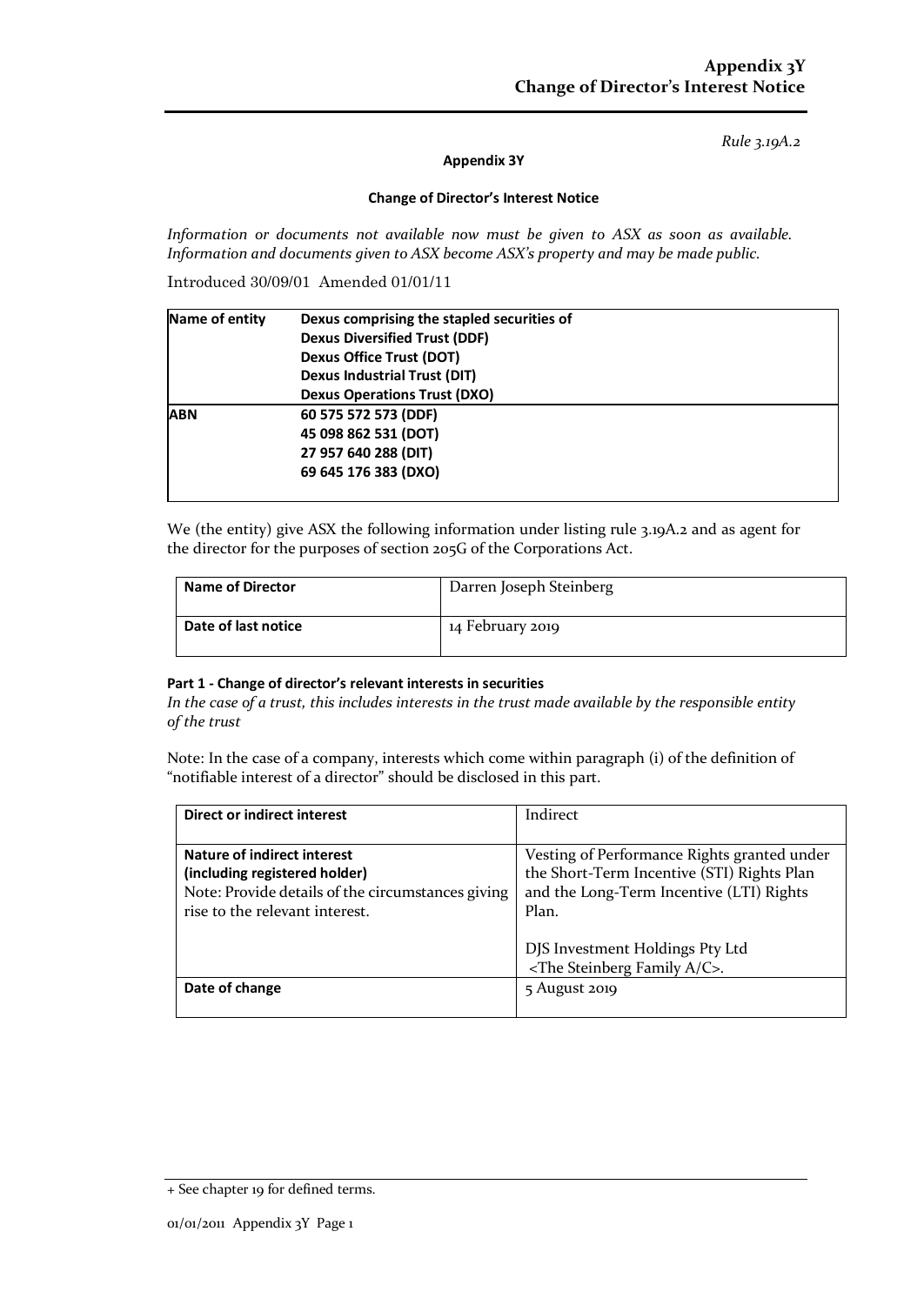| No. of securities held prior to change                                                                       | Performance Rights granted under the<br>2018 and previous STI Rights Plans giving<br>the right to 69,126 securities<br>Performance Rights granted under the<br>2018 and previous LTI Rights Plans giving<br>the right to 738,447 securities<br>500,000 securities                                                                                                                                                                                                                                                                                                                                                                                                                                                                                                                                                                                    |
|--------------------------------------------------------------------------------------------------------------|------------------------------------------------------------------------------------------------------------------------------------------------------------------------------------------------------------------------------------------------------------------------------------------------------------------------------------------------------------------------------------------------------------------------------------------------------------------------------------------------------------------------------------------------------------------------------------------------------------------------------------------------------------------------------------------------------------------------------------------------------------------------------------------------------------------------------------------------------|
| <b>Class</b>                                                                                                 | Ordinary                                                                                                                                                                                                                                                                                                                                                                                                                                                                                                                                                                                                                                                                                                                                                                                                                                             |
| <b>Number acquired</b>                                                                                       | 248,622 securities comprised of: 101,690<br>securities (vesting of Performance Rights<br>granted under tranche #2 of the 2015 LTI<br>Rights Plan), 98,466 securities (vesting of<br>Performance Rights granted under tranche #1<br>of the 2016 LTI Rights Plan), 22,556 securities<br>(vesting of Performance Rights granted under<br>tranche #2 of the 2017 STI Rights Plan), 1,717<br>securities (being securities with a value equal<br>to the distributions paid on 22,556 securities<br>during the life of tranche #2 of the 2017 STI<br>Rights Plan), 23,285 securities (vesting of<br>Performance Rights granted under tranche #1<br>of the 2018 STI Rights Plan), 908 securities<br>(being securities with a value equal to the<br>distributions paid on 23,285 securities during<br>the life of tranche #1 of the 2018 STI Rights<br>Plan). |
| <b>Number disposed</b>                                                                                       | Nil                                                                                                                                                                                                                                                                                                                                                                                                                                                                                                                                                                                                                                                                                                                                                                                                                                                  |
| <b>Value/Consideration</b><br>Note: If consideration is non-cash, provide<br>details and estimated valuation | No cash consideration.<br>\$3,256,948 cash equivalent (using the closing<br>price of DXS securities as at 1 July 2019).                                                                                                                                                                                                                                                                                                                                                                                                                                                                                                                                                                                                                                                                                                                              |

<sup>+</sup> See chapter 19 for defined terms.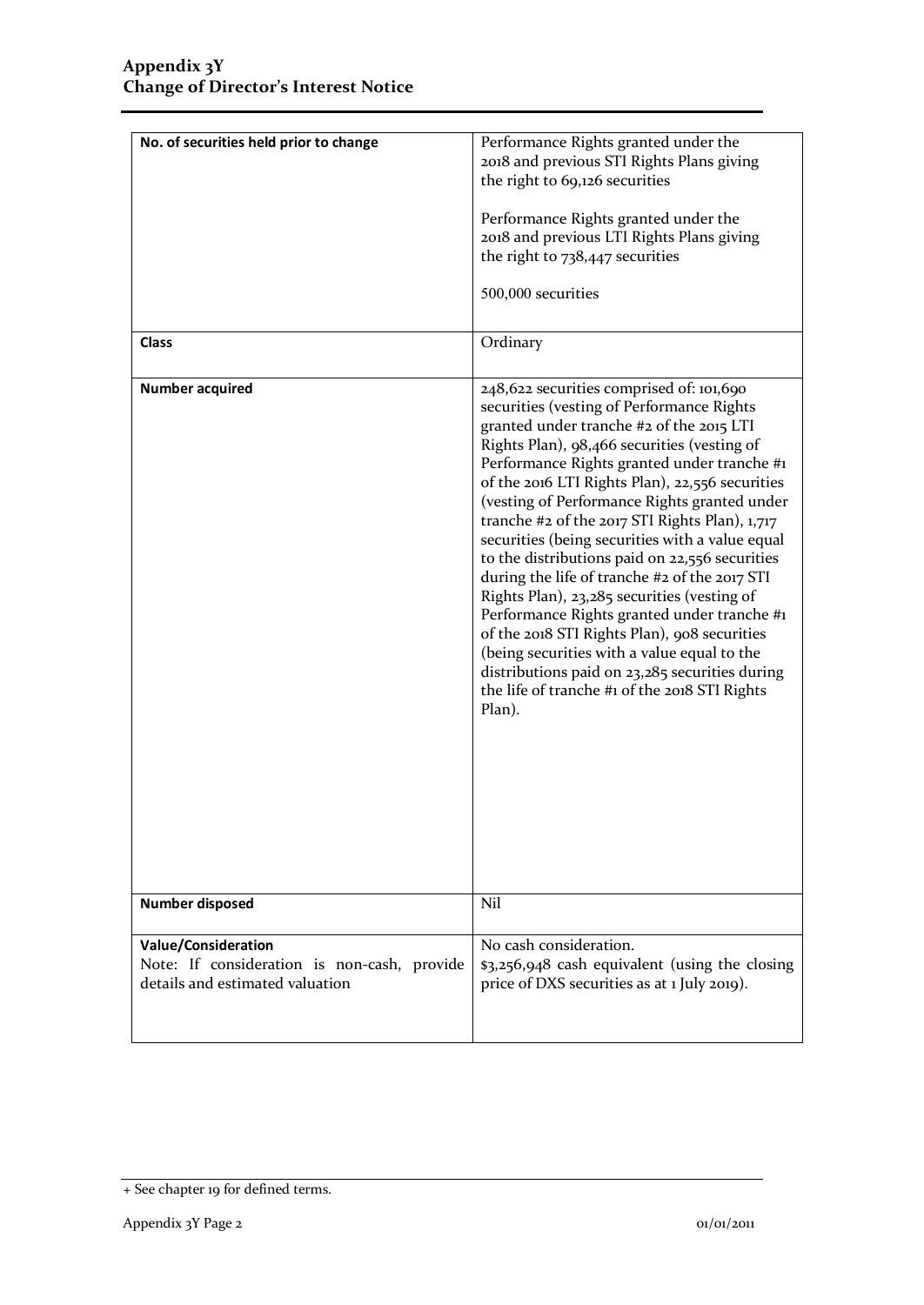| No. of securities held after change                                                                                                                       | Performance Rights granted under the<br>2018 STI Rights Plans giving the right to 23,285<br>securities                                                              |
|-----------------------------------------------------------------------------------------------------------------------------------------------------------|---------------------------------------------------------------------------------------------------------------------------------------------------------------------|
|                                                                                                                                                           | Performance Rights granted under the<br>2018 and previous LTI Rights Plans giving<br>the right to 538,291 securities                                                |
|                                                                                                                                                           | 748,622 securities                                                                                                                                                  |
| Nature of change                                                                                                                                          | Vesting of Performance Rights under tranche                                                                                                                         |
| Example: on-market trade, off-market trade,<br>exercise of options, issue of securities under<br>dividend reinvestment plan, participation in<br>buy-back | #2 of the 2015 LTI Rights Plan, tranche #1 of the<br>2016 LTI Rights Plan, tranche #2 of the 2017 STI<br>Rights Plan and tranche #1 of the 2018 STI<br>Rights Plan. |

# **Part 2 – Change of director's interests in contracts**

Note: In the case of a company, interests which come within paragraph (ii) of the definition of "notifiable interest of a director" should be disclosed in this part.

| <b>Detail of contract</b>                                                                                                                                                      | N/A |
|--------------------------------------------------------------------------------------------------------------------------------------------------------------------------------|-----|
| <b>Nature of interest</b>                                                                                                                                                      | N/A |
| Name of registered holder<br>(if issued securities)                                                                                                                            | N/A |
| Date of change                                                                                                                                                                 | N/A |
| No. and class of securities to which<br>interest related prior to change<br>Note: Details are only required for a<br>contract in relation to which the<br>interest has changed | N/A |
| <b>Interest acquired</b>                                                                                                                                                       | N/A |
| <b>Interest disposed</b>                                                                                                                                                       | N/A |
| <b>Value/Consideration</b><br>Note: If consideration is non-cash,<br>provide details and an estimated<br>valuation                                                             | N/A |
| Interest after change                                                                                                                                                          | N/A |

<sup>+</sup> See chapter 19 for defined terms.